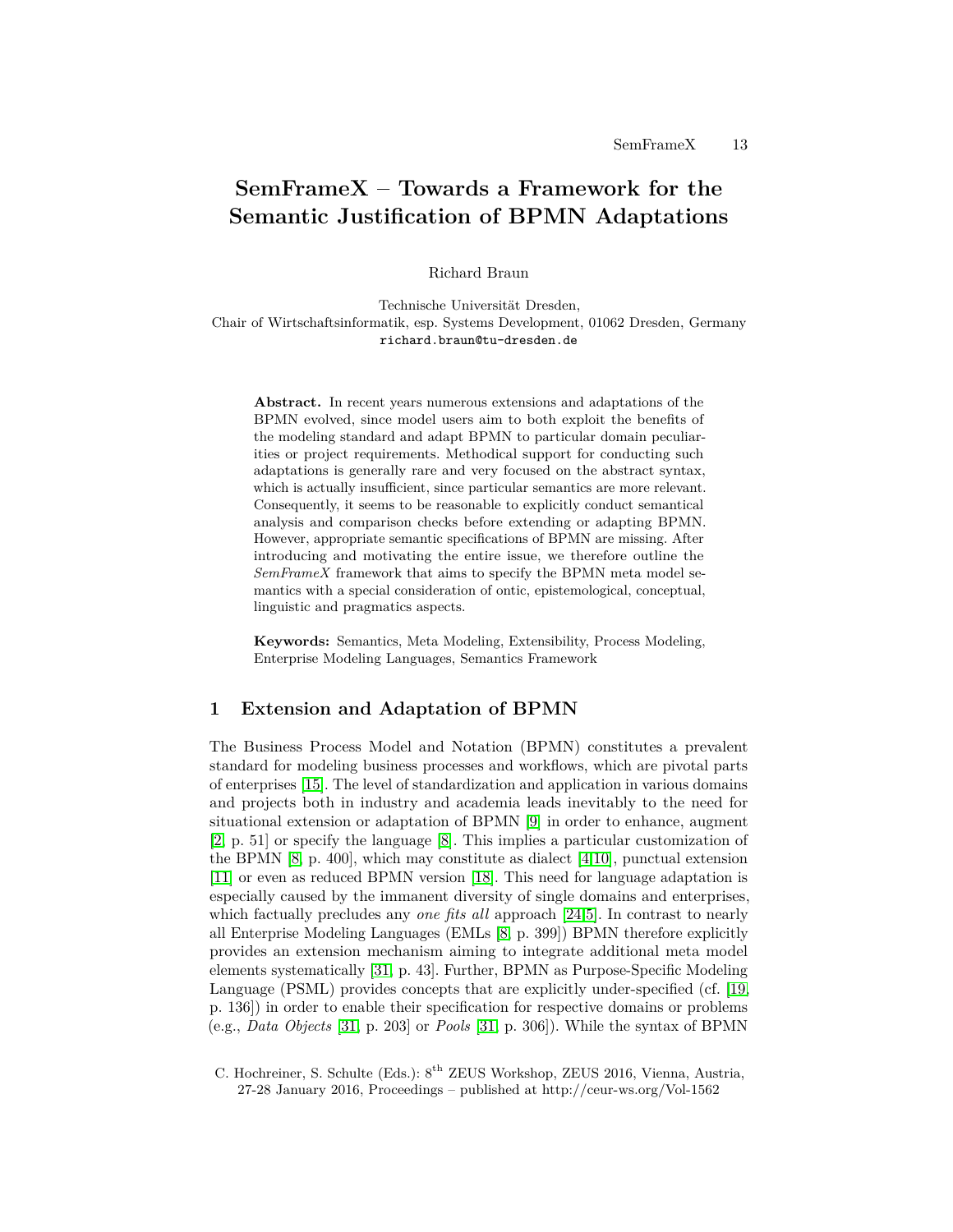#### 14 Richard Braun

is (widely [\[30](#page-7-1)[,7\]](#page-6-9)) well-defined, the issue of language adaptation is only supported to a very limited extent implicating both a lack of procedural assistance and semantics [\[7\]](#page-6-9). Research on BPMN adaptations merely focuses the syntax and semantic issues are only discussed occasionally [\[13\]](#page-6-10).

We assume that this is strongly amplified by the general syntax focus of the BPMN specification, which provides only very short and limited semantic references in natural language statements [\[31\]](#page-7-0). This might be caused by the rather technical origin of BPMN. Further, parts of BPMN are intended to be executable [\[31,](#page-7-0) p. 435] implicating formal behavioral semantics [\[6,](#page-6-11) p. 3402], while a range of concepts have material semantics (e.g., *Manual Tasks* or *Pools*). Both types of semantics actually require different kinds of semantic specification (cf. [\[33\]](#page-7-2)). Due to the stated issues it is difficult to conduct well-justified adaptations of BPMN, since the BPMN specification itself does not provide a solid and detailed semantic base. To the best of our knowledge there is no complete semantic analysis or description of BPMN, which provides respective semantic domain concepts and mappings. Existing research works are either not very mature [\[13\]](#page-6-10), focus syntactical aspects [\[30,](#page-7-1)[36\]](#page-7-3) or address only the model layer but not the meta model layer [\[29\]](#page-7-4). However, imprecise or even missing semantic specification of EMLs is a general issue that is under-investigated [\[21,](#page-6-12) p. 485], [\[1,](#page-5-2) p. 108], although semantics seem to be an extremely promising language driver (cf. [\[4\]](#page-5-1)).

This paper therefore aims to bring light into the dark of semantic specifications in BPMN. Therefore, the semantic issue of BPMN is stated in Section [2.](#page-1-0) Section [3](#page-2-0) then motivates the *semantics first* approach and outlines the *Sem-FrameX* framework by introducing its dimensions. The paper ends with a short outlook in Section [4.](#page-5-3)

# <span id="page-1-0"></span>**2 Issues with Semantics**

Several authors criticize the lack of semantic specifications in EMLs and emphasize their importance [\[20,](#page-6-13) pp. 67-69], [\[37,](#page-7-5) pp. 690, 706]. But despite several approaches (e.g., [\[22](#page-6-14)[,32,](#page-7-6)[26\]](#page-6-15)) no accepted and prevalent standard evolved so far and also the explication of required modeling concepts is still rudimental [\[19,](#page-6-8)[16\]](#page-6-16). Instead, both the design of EMLs and EML extensions strongly focus the syntax perspective, while semantics and pragmatics are more or less ignored [\[4\]](#page-5-1). In the context of BPMN, we assume that the following reasons may cause the unsatisfying struggles with semantics.

*Awareness of relevant parts:* There is a lack of consensus about those parts, which determine semantics. The specification of semantics is rather diffuse and remains mostly informal. It is therefore advised to take an integrated view on semantics in regard of the meta model constructs itself as well as the used textual elements.

*Formal and material semantics:* In contrast to formal domains in the field of Computer Science (CS) [\[17\]](#page-6-17), the domain of enterprises and business process cannot be completely formalized (material semantics [\[33\]](#page-7-2)). However, some tasks or purposes require the definition of formal specifications (formal semantics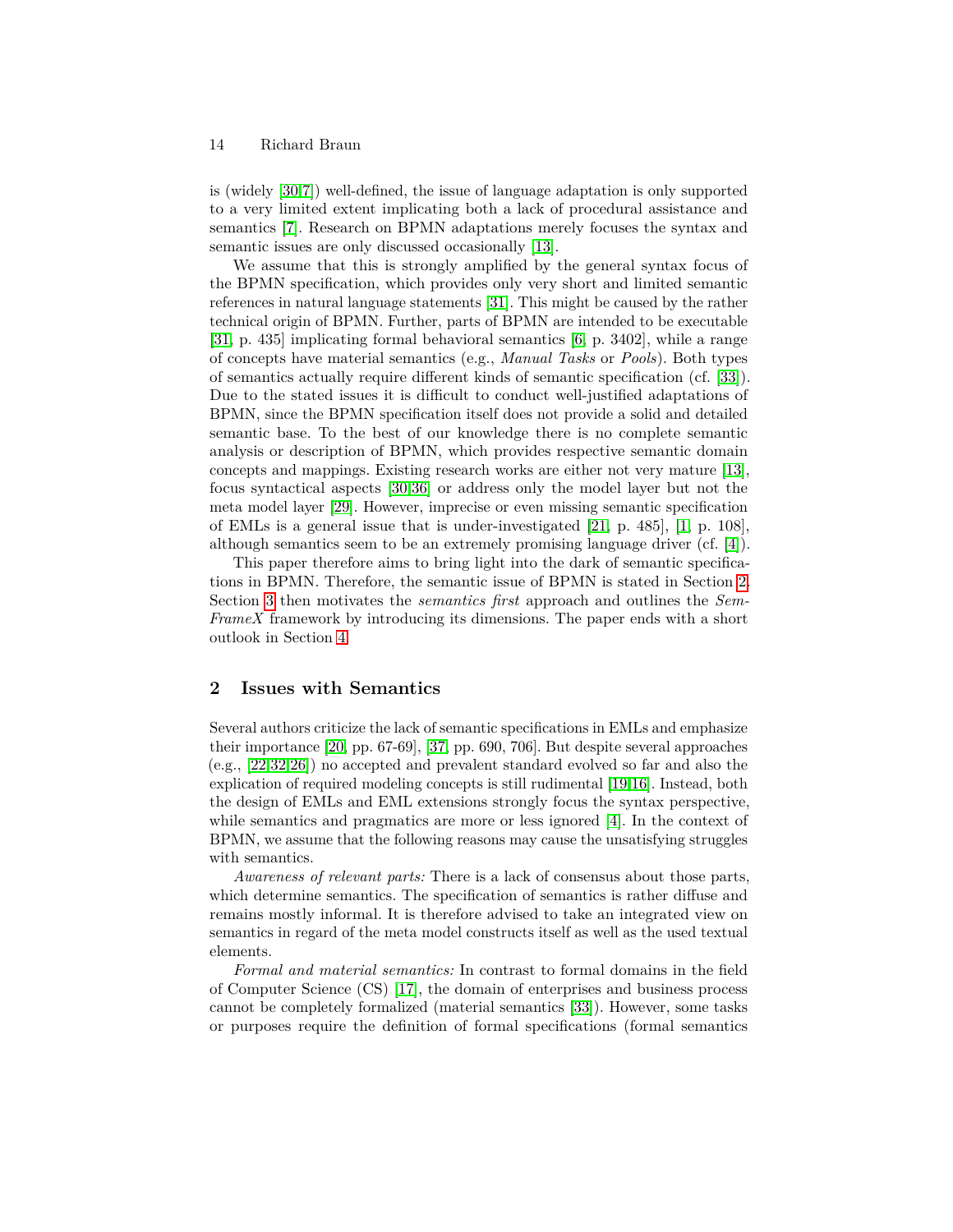[\[17](#page-6-17)[,6\]](#page-6-11)). Respective differences and also integration points should be investigated (hybrid semantics [\[12\]](#page-6-18)).

*Ambiguity:* Enterprises are complex socio-technical information systems affecting several aspects – both real-world things and artificial things [\[26\]](#page-6-15). This underlines the importance of subjective interpretation depending on personal experiences, cognition and mental conceptualization [\[27\]](#page-7-7), which is especially relevant within collaborative process modeling in order to avoid misunderstandings, for instance. It is hence necessary to take ontic and epistemological issues into account in order to become aware of its impact and respective consequences for language design and language application.

*Multiple research fields:* The investigation of semantics is an essential topic in philosophy and cognition research that addresses fundamental epistemological questions. In the CS community, semantics is relevant in the field of Information Retrieval or Semantic Web, for instance. Both areas seem to be relevant in the Information Systems (IS) discipline. However, integration is not trivial due to differing semantic understandings (cf. [\[38,](#page-7-8)[20\]](#page-6-13)).

# <span id="page-2-0"></span>**3 SemFrameX - Integrated Framework Approach**

#### **3.1 Semantically Driven Justification of BPMN Adaptations**

It becomes obvious that semantics are crucial in the context of BPMN and also indispensable for BPMN adaptation. We therefore argue that all adaptations should follow a *semantics first* approach in the sense of the following two parts:

*Explication of the expected semantics:* First, the expected semantics in the sense of required domain concepts should be explicated in order to express objectives and requirements [\[35,](#page-7-9)[13,](#page-6-10)[16\]](#page-6-16). The expected semantics are closely coupled with the underlying pragmatic intention [\[4\]](#page-5-1). For instance, if the user just aims to document particular real-world aspects then material semantics are applicable (e.g., [\[2\]](#page-5-0)). If the user intends to enhance BPMN for some automation tasks then formal semantics might become relevant (e.g., [\[6\]](#page-6-11)). Also *hybrid semantics* as combination of both aspects is imaginable (e.g., in case of clinical decision systems, where supporting processes need to be automated [\[12\]](#page-6-18)).

*Justification of EML adaptation:* Afterwards it is necessary to compare the expressiveness of BPMN with the required expressiveness of a particular situation in order to justify and elaborate the need for adaptation based on semantic correspondence checks [\[1,](#page-5-2) p. 100]. The comparison finally leads to respective syntactical constructs [\[13\]](#page-6-10) and might determine the type of extension (e.g., a profile-based BPMN dialect [\[10\]](#page-6-3)).

## **3.2 Framework Architecture**

As stated in Section [1,](#page-0-0) semantics in the Enterprise Modeling (EM) context are multi-faceted, not trivial and little considered in literature so far. We therefore aim to tackle the issue by analyzing several dimensions in regard of semantics,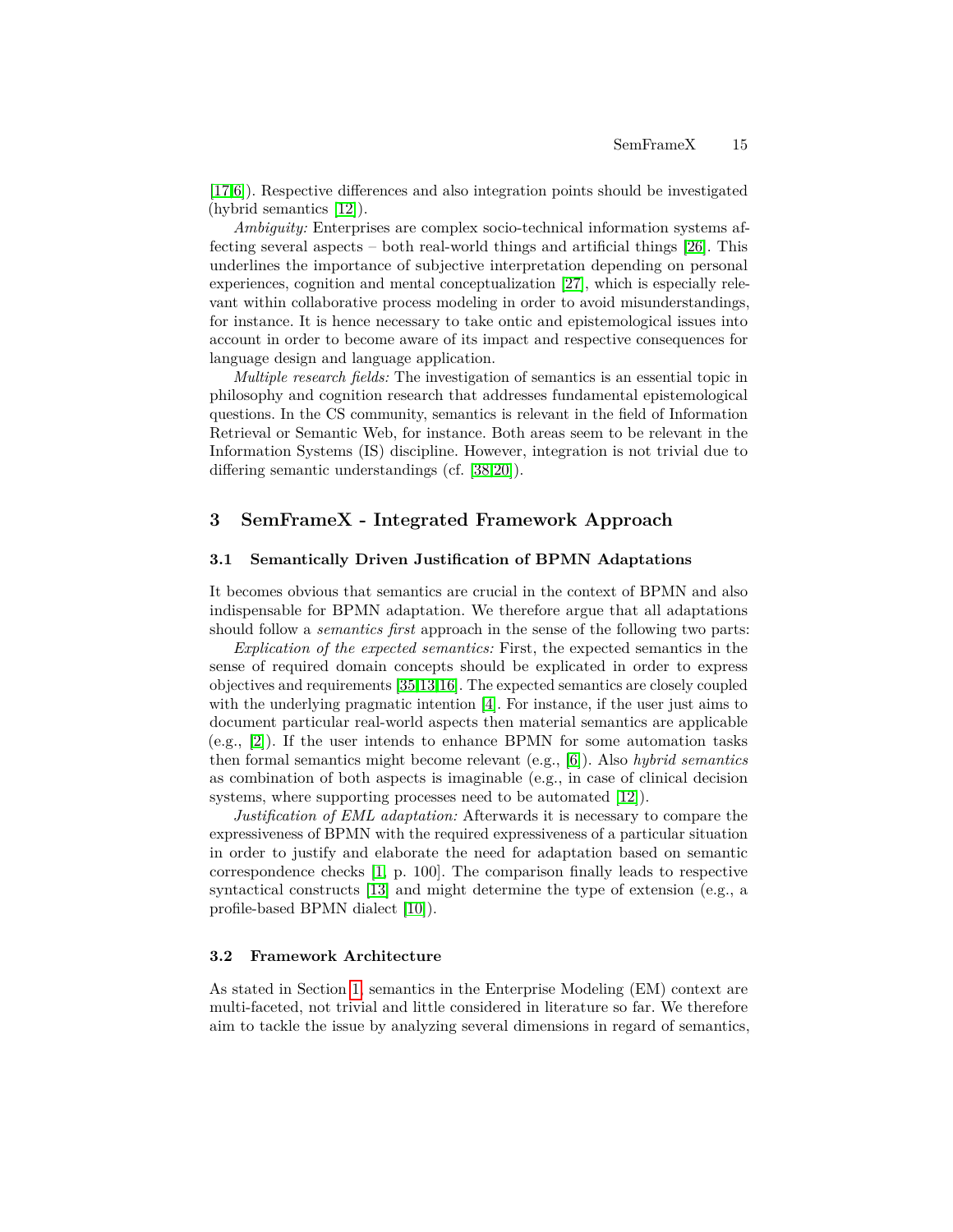## 16 Richard Braun

which constitutes as the  $SemFrameX^1$  $SemFrameX^1$  framework that is presented in Figure [1.](#page-3-1) With respect to the limited space of this paper, the architecture is introduced by a brief presentation of the single dimensions.



<span id="page-3-1"></span>**Fig. 1.** The *SemFrameX* framework for the multi-faceted specification of meta model semantics and its relevance for language extension.

## **3.3 Ontic Dimension and Epistemological Position**

Fundamentally, any semantic consideration finally leads to an analysis of those *things* that are somehow referred by symbols of a language [\[39\]](#page-7-10). It is therefore necessary to analyze and categorize different types of things, e.g. material things or artificial things [\[26\]](#page-6-15). As we consider the meta model layer, a thing itself is understood as an already abstracted *class of things* with common features within a particular area of discourse. Hence we consider an implicit abstraction step of modelers, which have to be inferred from single, detectable entities to a class of those entities. More precisely, the fundamental type of respective classes of things in regard of their actual existence in reality (realism vs. idealism) as well as their perception (objectively perceptible vs. subjectively perceptible) have to be considered (adapted from [\[14,](#page-6-19)[3\]](#page-5-4)). This categorization is important for contingent epistemological positions like Positivism, Critical Rationalism, Radical Constructivism or Methodic Constructivism. Those positions largely determine respective theories of truth, which are especially relevant for the differentiation between formal and material semantics [\[33\]](#page-7-2) as well as for the identification of differences between conceptualizations of things [\[25\]](#page-6-20).

<span id="page-3-0"></span><sup>1</sup> *SemFrame* stands for *semantic framework*, while the suffix *X* emphasizes its relevance for extensions and adaptations.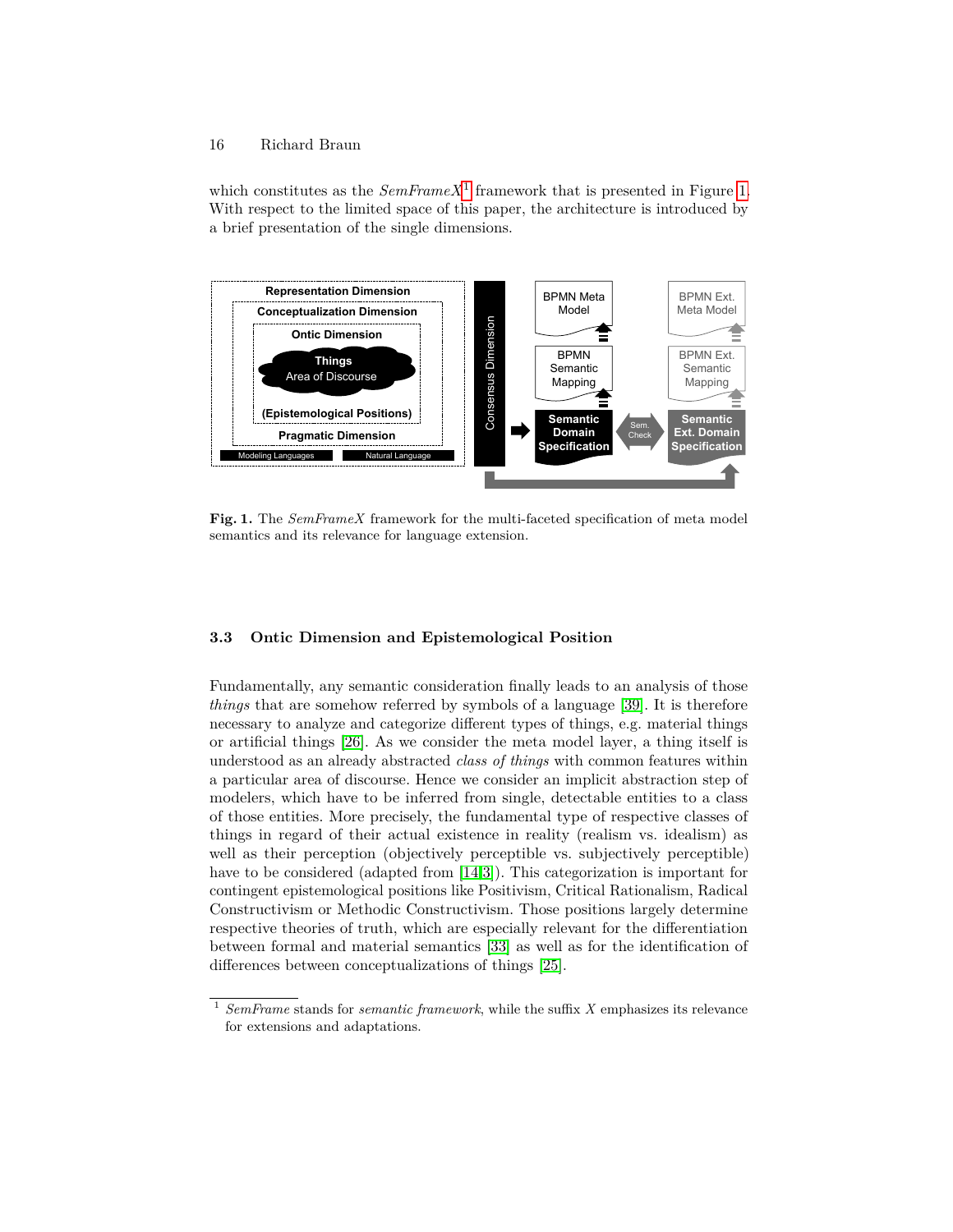#### **3.4 Conceptualization Dimension**

Conceptualization is understood as the individual understanding of the stated class of things. This conceptualization is a central point of analysis, as it depends on the personal understanding of a particular meta model and finally refers to some things s/he has in mind. The only exception is represented by a class of things that is perceived as real and objectively perceptible (Positivism). In each other constellation, the conceptualization is strongly subject-dependent and can cause variant interpretations of meta model constructs by interpreting them differently, for instance [\[27\]](#page-7-7).

#### **3.5 Pragmatic Dimension**

Generally, the application context determines the expected capabilities of a modeling language [\[38,](#page-7-8) p. 5] and the concrete modeling purpose plays an immanent role within conceptualization [\[4,](#page-5-1) p. 436]. Some authors state that the real meaning of a language finally results from its factual usage [\[4,](#page-5-1) p. 438], serving a particular utility [\[35\]](#page-7-9). Hence, the underlying or intended pragmatics also influence the aimed semantics. If BPMN is intended to be used for pure documentation then material semantics are relevant, causing a descriptive mode of the semantics (cf. [\[1\]](#page-5-2)). In contrast, BPMN can be also used to describe (at least partly) automatable processes or message exchange services, which rather cause formal semantics and represent a normative or prescriptive character.

#### **3.6 Representation Dimension**

Conceptualizations and things (in case of Positivism) need to be explicated in any form. Ontologies are often proclaimed as means for semantic annotations [\[22](#page-6-14)[,23\]](#page-6-21). Basically, even those rather minimalistic languages have a certain syntax and semantics, which have to be taken into account. Further, also the semantics of the meta modeling language used to design the BPMN meta model has to be considered, as it refers indirectly to some artificial things of constructs (e.g., *Generalizations*). These aspects are covered by the framework element *modeling language*. In addition, *natural language* emphasizes the importance of single words (sememe) as basic source of ambiguity. While structural issues are covered by the above mentioned dimensions, natural language based ambiguity is actually the most important issue, since all the stated problems finally lead to lexical topics like synonym and homonym conflicts [\[34\]](#page-7-11). For instance, further research on other lexical types like hypernyms, hyponyms, meronyms, holonyms, antonyms and troponyms is needed [\[22,](#page-6-14) p. 1628], [\[38,](#page-7-8) p. 8], [\[28,](#page-7-12) p. 89].

## **3.7 Consensus Dimension**

Despite divergence and ambiguity, it is important to find a particular consensus on semantics in the sense of an agreement of different personal conceptualizations in order to provide an applicable language within a language community. Although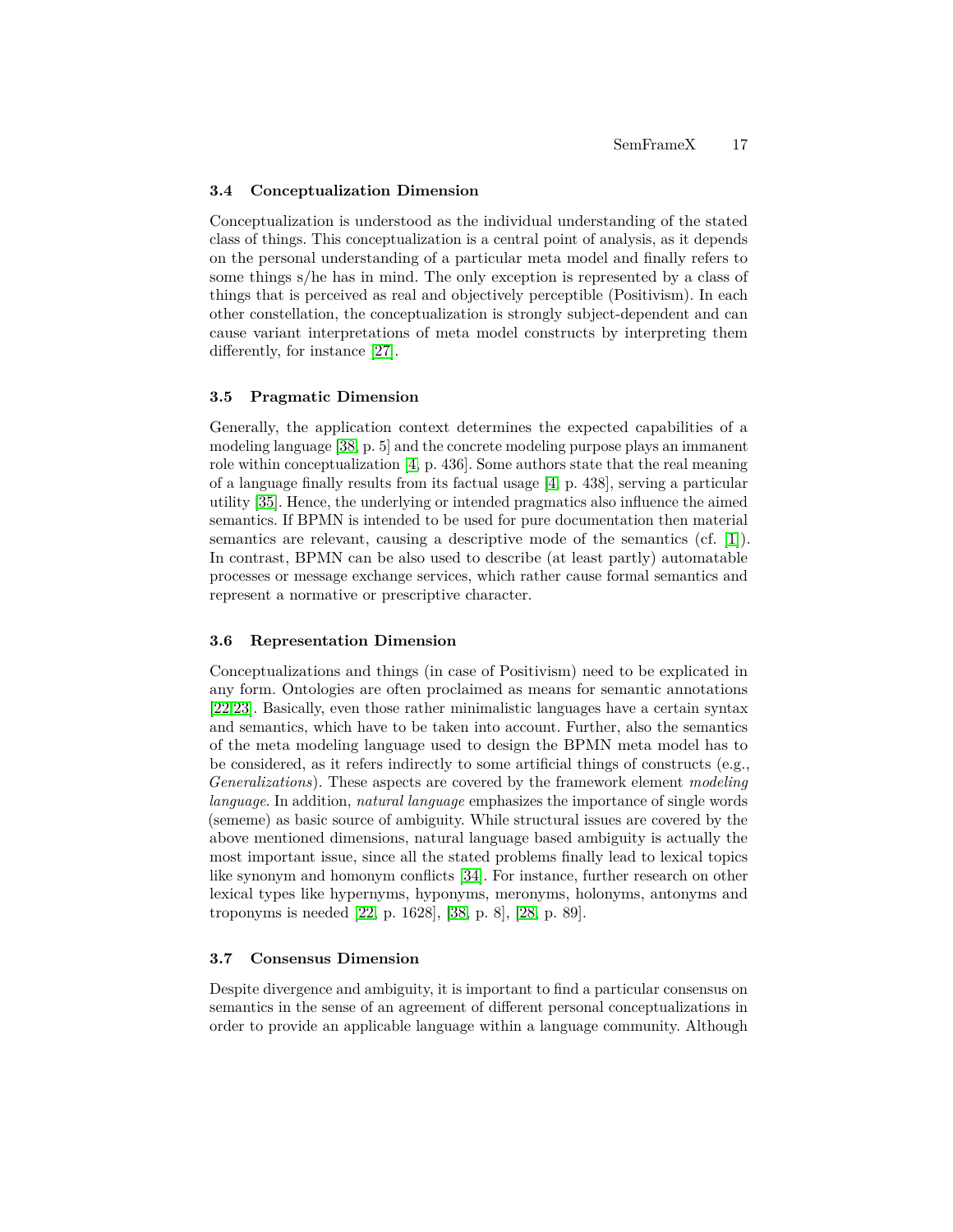#### 18 Richard Braun

Consensus Theory of Truth is usually applied in Constructivism and Critical Rationalism, we suggest its consequent application, since process modeling usually covers at least some things that are not invariant interpretable. After finding a particular consensus on the semantic specification of either the entire BPMN or prospective BPMN extensions, semantic comparison techniques can be applied in order to justify extension or adaptation need (right side in Figure [1\)](#page-3-1). Currently, we intend to conduct specific ontological comparisons based on generic enterprise ontologies and domain-specific ontologies for this task.

# <span id="page-5-3"></span>**4 Conclusion**

This paper presents an overview of a research-in-progress project aiming to elaborate an integrated and multi-faceted semantic description technique for BPMN based on an analysis of ontic and epistemological aspects. The integrated semantic description of BPMN elements should facilitate the justification of potential BPMN extensions or adaptations. Further, the aimed semantic description technique should support the specification of respective requirements profiles, which are the base for comparison with semantics of BPMN. The initial architecture of the *SemFrameX* framework is outlined and its dimensions are briefly introduced.

Further research is manifold, as each dimension has to be investigated in detail. We therefore aim to start with the core of the framework by characterizing and classifying different types of things and respective consequences for their interpretation (formal or material semantics). This is closely related to current investigations in the field of hybrid semantics aiming to specify and integrate both types in BPMN and support the derivation of BPMN extensions and dialects. Furthermore, an inductive application of the proposed architecture to other EMLs seems to be promising.

**Acknowledgement**: This paper presents results from the research project *SFB Transregio 96*, which is funded by the German Research Foundation (DFG). The author further appreciates the helpful reviewer comments on this paper.

# **References**

- <span id="page-5-2"></span>1. Anaya, V., Berio, G., Harzallah, M., Heymans, P., Matulevičius, R., Opdahl, A.L., Panetto, H., Verdecho, M.J.: The unified enterprise modelling language – overview and further work. Computers in Industry 61(2), 99–111 (2010)
- <span id="page-5-0"></span>2. Atkinson, C., Gerbig, R., Fritzsche, M.: Modeling language extension in the enterprise systems domain. In: Proceedings of the 17th IEEE EDOC. pp. 49–58 (2013)
- <span id="page-5-4"></span>3. Becker, J., Holten, R., Knackstedt, R., Niehaves, B.: Wissenschaftstheoretische grundlagen und ihre rolle für eine konsensorientierte informationsmodellierung pp. 307–334 (2003)
- <span id="page-5-1"></span>4. Bjekovic, M., Proper, H.A., Sottet, J.S.: Embracing pragmatics. In: Conceptual Modeling. LNCS, vol. 8824, pp. 431–444 (2014)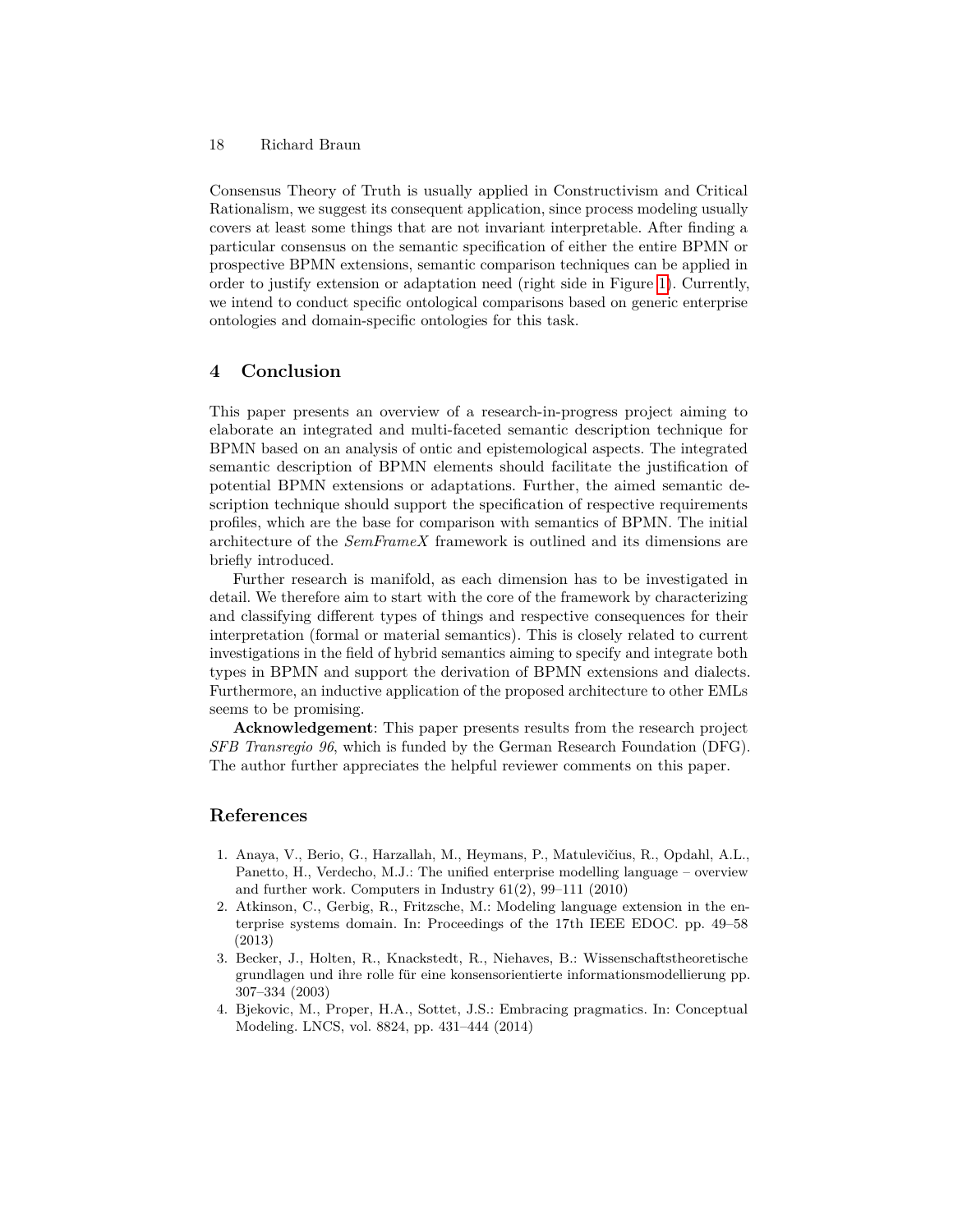- <span id="page-6-7"></span>5. Bjekovic, M., Proper, H.A., Sottet, J.S.: Enterprise modelling languages – just enough standardisation? In: Business Modeling and Software Design. LNBIP, vol. 173, pp. 1–23 (2013)
- <span id="page-6-11"></span>6. Bork, D., Fill, H.G.: Formal aspects of enterprise modeling methods: A comparison framework. In: Proceedings of the 47th HICSS. pp. 3400–3409 (2014)
- <span id="page-6-9"></span>7. Braun, R.: Behind the scenes of the bpmn extension mechanism - principles, problems and options for improvement. In: Proc. of the 3rd MODELSWARD. pp. 403–410 (2015)
- <span id="page-6-2"></span>8. Braun, R.: Towards the state of the art of extending enterprise modeling languages. In: Proc. of the 3rd MODELSWARD. pp. 394–402 (2015)
- <span id="page-6-1"></span>9. Braun, R., Esswein, W.: Classification of domain-specific bpmn extensions. In: The Practice of Enterprise Modeling. LNBIP, vol. 147, pp. 42–57 (2014)
- <span id="page-6-3"></span>10. Braun, R., Esswein, W.: Designing dialects of enterprise modeling languages with the profiling technique. In: Proceedings of the 19th IEEE EDOC. pp. 60–67 (2015)
- <span id="page-6-4"></span>11. Braun, R., Esswein, W.: Extending the mof for the adaptation of hooks, aspects, plug-ins and add-ons. In: Model and Data Engineering. pp. 28–38. LNCS (2015)
- <span id="page-6-18"></span>12. Braun, R., Esswein, W.: Towards hybrid semantics of enterprise modeling languages. In: Proc. of the 4th MODELSWARD (2016)
- <span id="page-6-10"></span>13. Braun, R., Schlieter, H.: Requirements-based development of bpmn extensions: The case of clinical pathways. In: IEEE 1st RE-BPMN. pp. 39–44 (2014)
- <span id="page-6-19"></span>14. Braun, R., Esswein, W.: Eine methode zur konzeption von forschungsdesigns in der konzeptuellen modellierungsforschung. In: Data Warehousing. pp. 143–172 (2006)
- <span id="page-6-0"></span>15. Chinosi, M., Trombetta, A.: Bpmn: An introduction to the standard. Computer Standards & Interfaces 34(1), 124–134 (2012)
- <span id="page-6-16"></span>16. De Kinderen, S., Ma, Q.: Requirements engineering for the design of conceptual modeling languages - a goal-and value-oriented approach. Applied Ontology (2015)
- <span id="page-6-17"></span>17. Engels, G., Hausmann, J.H., Heckel, R., Sauer, S.: Dynamic meta modeling: A graphical approach to the operational semantics of behavioral diagrams in uml. In: UML 2000 – The Unified Modeling Language, pp. 323–337. Springer (2000)
- <span id="page-6-5"></span>18. Fernández, H.F., Palacios-González, E., García-Díaz, V., G-Bustelo, B.C.P., Martínez, O.S., Lovelle, J.M.C.: Sbpmn – an easier business process modeling notation for business users. Computer Standards & Interfaces  $32(1)$ ,  $18-28$  (2010)
- <span id="page-6-8"></span>19. Frank, U.: Domain-specific modeling languages: requirements analysis and design guidelines. In: Domain Engineering, pp. 133–157. Springer (2013)
- <span id="page-6-13"></span>20. Harel, D., Rumpe, B.: Meaningful modeling: what's the semantics of semantics? Computer 37(10), 64–72 (2004)
- <span id="page-6-12"></span>21. Harzallah, M., Berio, G., Opdahl, A.L.: New perspectives in ontological analysis: Guidelines and rules for incorporating modelling languages into ueml. Information Systems 37(5), 484–507 (2012)
- <span id="page-6-14"></span>22. Höfferer, P.: Achieving business process model interoperability using metamodels and ontologies. In: Proceedings of the 15th ECIS. pp. 1620–1631 (2007)
- <span id="page-6-21"></span>23. Kaczmarek, M.: Categories of ontologies' applications in the realm of enterprise modeling. In: Proceedings of IEEE 17th CBI. vol. 1, pp. 98–107 (2015)
- <span id="page-6-6"></span>24. de Kinderen, S., Ma, Q., Proper, H.A.: Model bundling: Towards a value-based componential approach for language engineering. In: Proceedings of the 8th VMBO (2014)
- <span id="page-6-20"></span>25. van der Linden, D., Hoppenbrouwers, S.: Challenges of identifying communities with shared semantics in enterprise modeling. In: The Practice of Enterprise Modeling. LNBIP, vol. 134, pp. 160–171 (2012)
- <span id="page-6-15"></span>26. van der Linden, D., van Zee, M.: On the semantic feature structure of modeling concepts: an empirical study. In: Proc. IEEE 16th CBI. pp. 158–165. IEEE (2014)